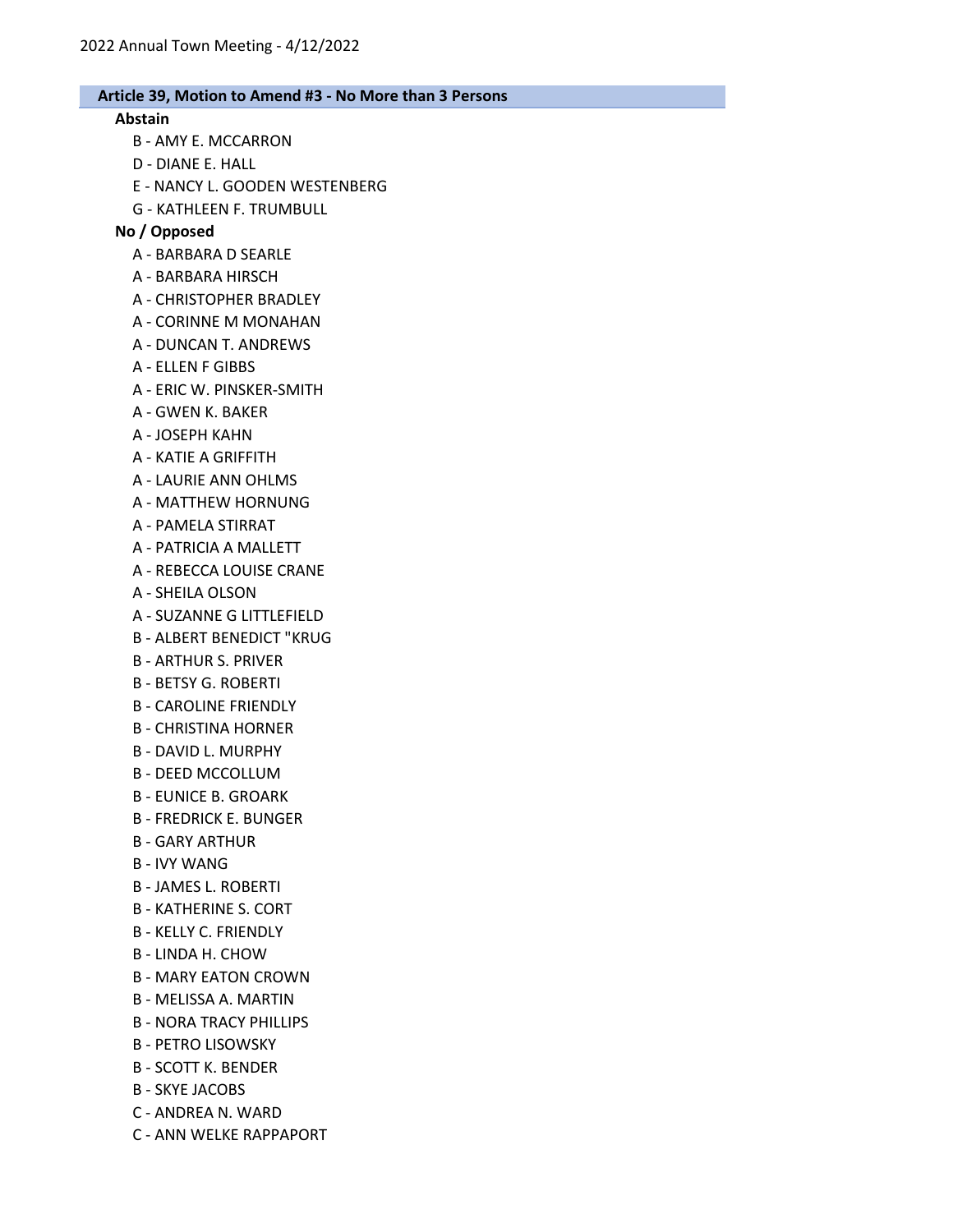- C BEATRICE BEZMALINOVIC DHEBAR C - CHRISTINE S. MIZZI C - ELIZABETH LASHWAY C - HOLLY M. GRACE C - HYUN SOOK RYU SONG
- C LEANNE J. LEIBMAN
- C LINDA OLIVER GRAPE
- C LOIS SULLIVAN
- C MARTIN JAY "MCHALE
- C PAMELA POSEY
- C ROYALL H. SWITZLER
- C SARA H. RAVERET
- C SARAH H. PEDERSEN
- C SHARON L. GRAY
- C STEVEN D. FESSLER
- C SUSAN K. MAGGIONI
- C THOMAS H. ULFELDER
- C WENDY HARRIS GARBER
- D ANN-MARA S. LANZA
- D CAROL ALMEDA-MORROW
- D CHRISTINE A. KEHOE
- D CRAIG EDWARD MACK
- D ELIZABETH H. SHLALA
- D ELIZABETH SULLIVAN WOODS
- D ETHAN I. DAVIS
- D GAIL FRANCES SULLIVAN
- D IAN COHEN
- D ILLANA S. NISSENBAUM
- D JOHN D. LANZA
- D JOHN SCHULER
- D LAURA ROBERT-FRAGASSO
- D LAURA SCHOTSKY OLTON
- D LINA EVE VITA MUSAYEV
- D LORI A. FERRANTE
- D MARGIE PALLADINO
- D MARK B. BENJAMIN
- D MASON R. SMITH
- D MAURA MURPHY
- D PATTI QUIGLEY
- D QUENTIN S. PRIDEAUX
- D RICHARD D. "HILL
- D SANDRA JOSEPH
- D STEPHEN G. MURPHY
- E JACQUI VAN LOOY
- E JARED W. PARKER
- E JESSICA BETH GRAHAM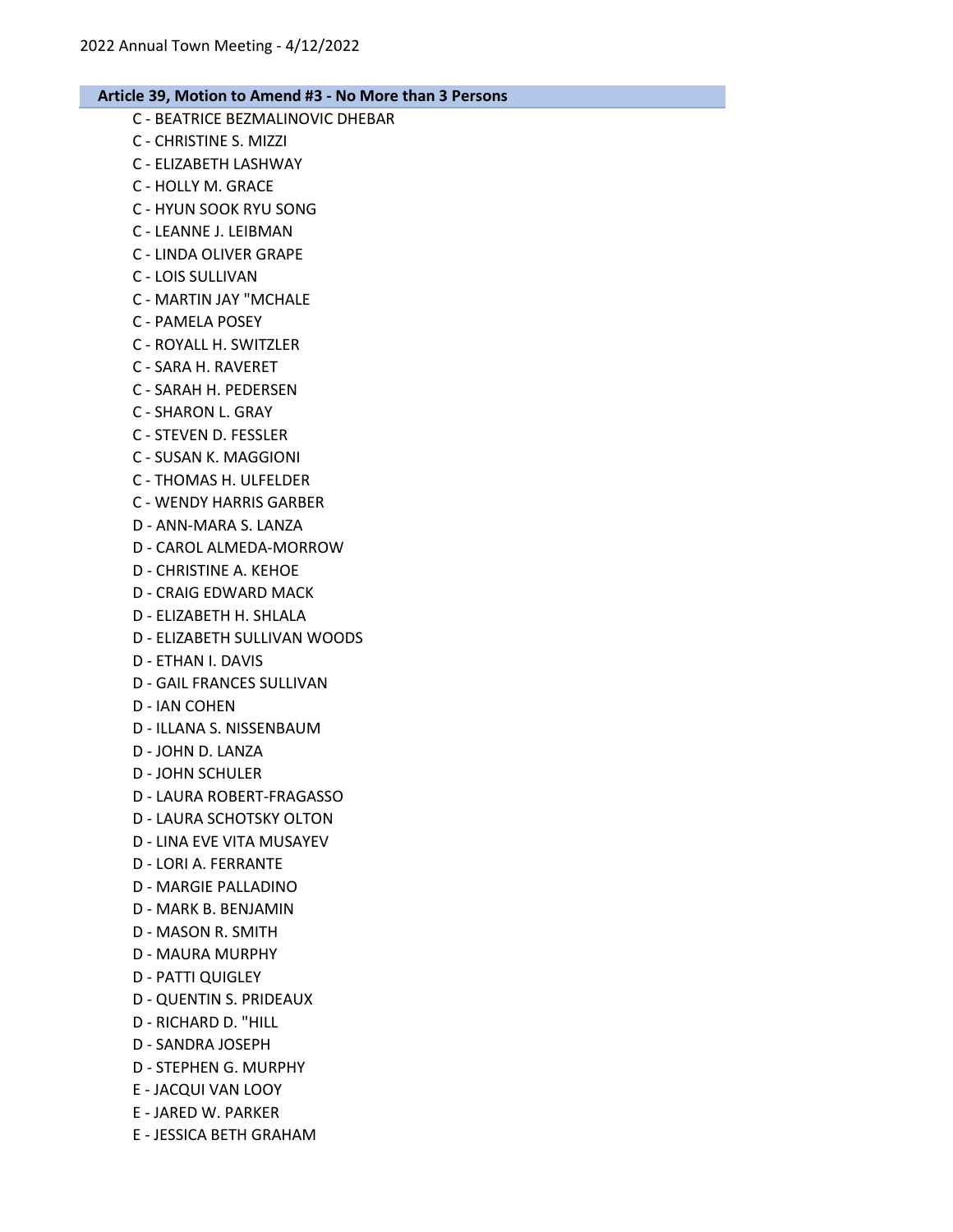E - KATHERINE K. MACDONALD E - KEVIN J. MACDONALD E - LAURENCE D. SHIND E - LISE M. OLNEY E - MARY GARD E - NEAL R. GOINS E - ODESSA MB SANCHEZ E - RAINA C. MCMANUS E - RANI ELWY E - REGINA C. LAROCQUE E - SUSAN E. RYAN E - THOMAS J. MACDONALD E - TIMOTHY W. FULHAM E - WENDY S. BECK VON PECCOZ F - ANNE P. COHEN F - C. MADISON "RILEY F - DAVID LIVINGSTON F - ELIZABETH LANGE F - ELIZABETH MAY F - FREDERIC W. RIPLEY F - HOPE CROSIER F - JAY PROSNITZ F - JULIE RISING BRYAN F - MICHAEL J. MASTRIANNI F - MICHELE DRAGON LIVINGSTON F - NICHOLE ANN BERNIER F - NIKI BRINKMAN-OFENLOCH F - SALVATORE "DEFAZIO F - SHAWN BAKER F - SHELLY WARD F - STEVEN J. SIMONS F - SUSAN KAGAN LANGE F - VICTORIA J. OSTLER F - VIRGINIA LEE FERKO G - ALICE HANLON PEISCH G - ALLAN L. PORT G - ANDREW A. WILSON G - CRAIG L. COHEN G - DIANE CAMPBELL G - DOUGLAS W. SMITH G - EDWARD D. FOLLAND G - HAROLD N. "KAPLAN G - JUDSON L. JAFFE G - KARL HAMMOND G - MARJORIE R. FREIMAN G - MARY ANN CLUGGISH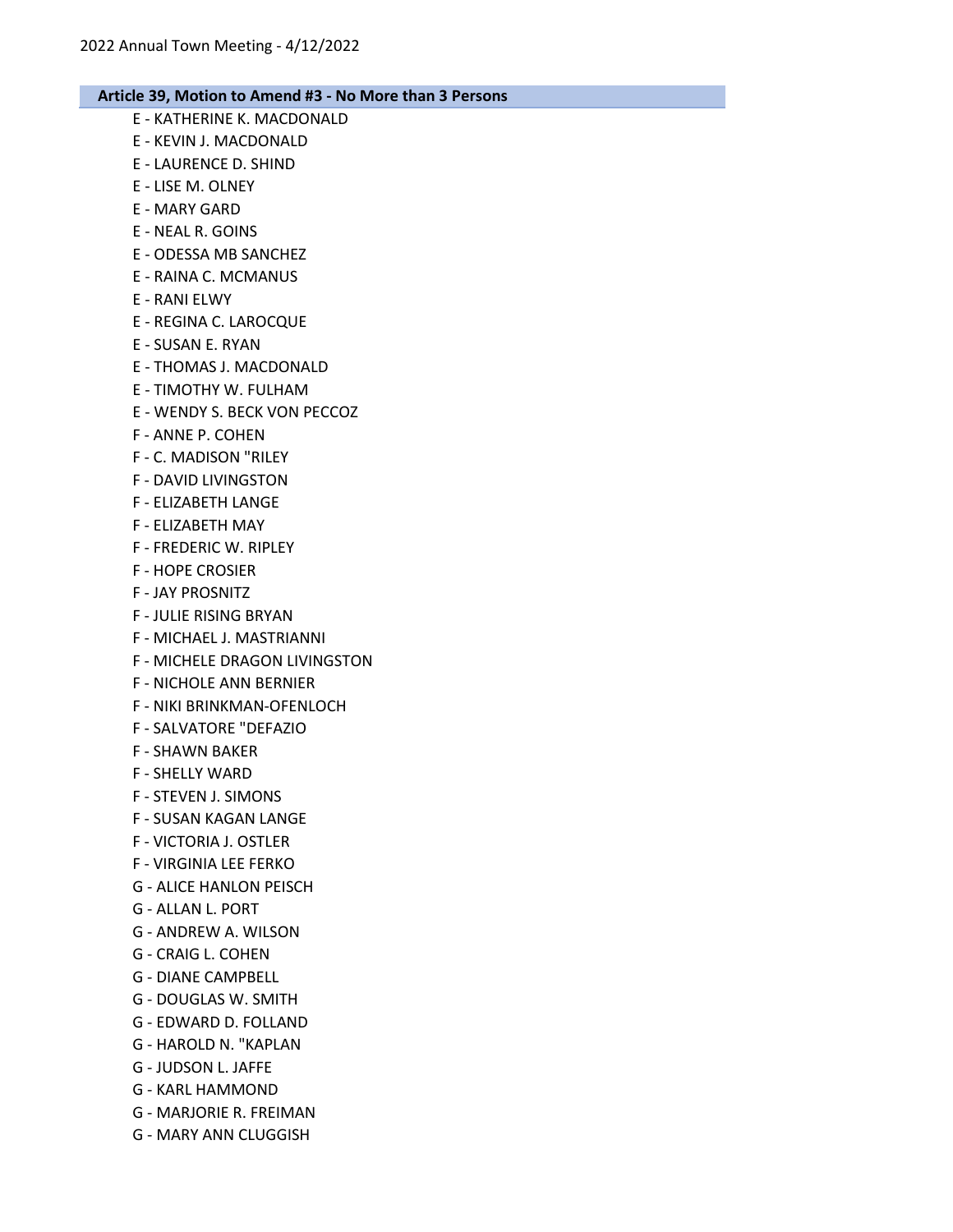- G MICHAEL R. TOBIN
- G PARKER MORSE
- G PAUL H. MERRY
- G PETER SOLOMON
- G PHILIPPA BIGGERS
- G RICHARD MICHAEL SALASOVICH
- G RUSSELL B. "ASTLEY
- G THADDEUS A. HEUER
- G TODD M. COOK
- H BARBARA H. MCMAHON
- H CATHERINE C. MIRICK
- H COLETTE EMMA AUFRANC
- H CONCHITA JEANNE MAYELL
- H DAVID HIMMELBERGER
- H ELLEN L. KORPI
- H EZRA M. ENGLEBARDT
- H ILISSA K. POVICH
- H JEFFREY WECHSLER
- H JENNIFER D. FALLON
- H JENNIFER LEE MADDEN
- H JUDY BARR
- H JULIA HICKSW DE PEYSTER
- H KATHLEEN E. WOODWARD
- H LEDA MURCIA EIZENBERG
- H LINSHI LI
- H MARY T. CONVERSE-SCHULZ
- H PAMELA L. KUBBINS
- H PAUL L. CRISWELL
- H PHYLLIS LESSNER THEERMANN
- H RICHARD M. "PAGE
- H SUSAN BALCH CLAPHAM
- H THOMAS C. PICHER
- H VAHIDEH NILFOROSHAN

# Yes / In Favor

- A BRENDA S DOCKTOR
- A CHRISTOPHER E. SHEDD
- A GWENN ROOS
- A HUAN HUANG
- A JOHN DUFFY
- A LISA M FICO
- A MARTHA WILSON BYRNE ROCKWOOD
- A SUSAN LYSAGHT HURLEY
- A VIRGINIA V. BRACCIA
- B JOSEPH SCHOTT
- B MIDDLETON ANSLEY "MARTIN
- B PAUL THOMAS DELANEY